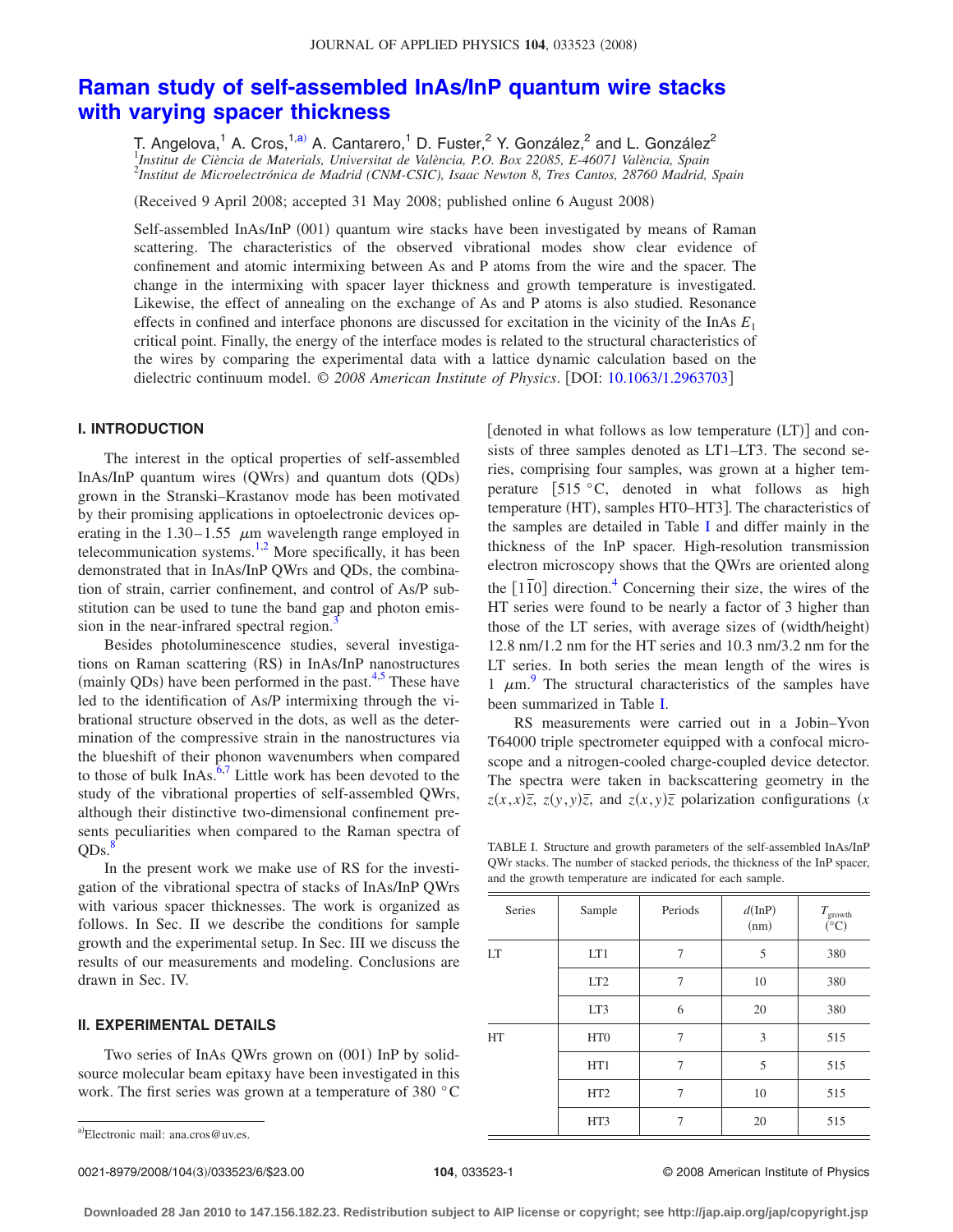<span id="page-1-0"></span>

FIG. 1. Micro-Raman spectra of InAs/InP QWrs from sample HT2 in parallel and crossed polarizations along the directions  $\begin{bmatrix} 110 \end{bmatrix} (x)$  and  $\begin{bmatrix} 110 \end{bmatrix} (y)$ .

 $=[110]$ ,  $y=[1\bar{1}0]$ , and  $z=[001]$ ). A 100 $\times$  microscope objective was used to focus the light to a 1  $\mu$ m spot on the sample surface and collect the scattered signal to the spectrometer. The samples were excited by the  $488$  nm line of an  $Ar<sup>+</sup>$  laser and the power density was kept at 200 W cm<sup>-2</sup> to avoid undesired sample heating. In the measurements under resonant conditions, several lines of an argon ion laser comprising a wide energy range 2.40, 2.47, 2.50, 2.54, 2.60, 2.62, 2.71, and 2.73 eV) were used. The annealing of the samples at different temperatures was done in a Linkam TS 1500 heating stage. The Raman spectra were first recorded at room temperature. Next, the hot stage was raised from RT  $(25 \degree C)$ to 225 °C at a rate of 20 °C/min. After 10 min at this temperature, the sample was cooled down to RT, and a spectrum was recorded. This procedure was repeated by heating up to 325, 425, 525, 625, 725, 825, and 875 °C, recording the corresponding Raman spectra at RT for each annealing temperature.

## **III. EXPERIMENTAL RESULTS AND DISCUSSION**

## **A. Analysis of the Raman modes and influence of the spacer thickness**

Let us examine first the micro-Raman spectra of sample HT1 recorded using 2.54 eV (488 nm) as excitation energy, shown in Fig. [1](#page-1-0) for the various polarization configurations. The plasma line at 221.0 cm−1 marked as *P* in the figure has been used to calibrate the spectra with an uncertainty below  $\pm 0.4$  cm<sup>-1</sup>. Taking into account the selection rules of RS in bulk zinc-blende semiconductors in backscattering geometry along a (001) surface, longitudinal optical (LO) phonons should be only allowed in parallel polarization, while transverse optical (TO) modes should be forbidden. We found that the normal vibrations of both wires and spacer materials violate these selection rules. Concerning interface (IF) vibrations, the current theory<sup>10</sup> predicts four modes. A pair of symmetric and antisymmetric modes can be assigned to each material at the IF. Symmetric IF modes (IF<sub>s</sub>) are allowed in crossed polarization and antisymmetric ones  $(\text{IF}_a)$  in parallel polarization, but their observation requires a nonzero wavevector component parallel to the IF. As can be seen in Fig. [1,](#page-1-0)  $IF_a$  and  $IF_s$  modes are observed in both polarization configurations, although they are weaker in the forbidden one. Various effects may be the cause of the violation of the selection rules. First, the scattering of the light may take place along different crystallographic orientations due to its interaction with various crystalline facets. This effect has been observed in similar heterostructures.<sup>7,[8](#page-5-4)</sup> Second, Raman measurements were taken near resonance to the  $E_1$  band gap of the wires, and it is well known that the Fröhlich interaction near resonance may cause the breakdown of the selection rules for polar phonon modes.

The observed peaks may be grouped in a low energy  $(\omega \le 250 \text{ cm}^{-1})$ , InAs-like) and a high energy  $(\omega$ > 300 cm<sup>-1</sup>, InP-like) region. Let us consider first the characteristics of the high energy side. The peaks at 342 and 303 cm−1 can be attributed to the LO and TO phonon modes of the InP barrier, respectively. Their Raman shifts are very similar to those found in previous reports for the bulk material.<sup>11</sup> As commented before, the broad structures observed around 310 cm<sup>-1</sup> and the peak at 333 cm<sup>-1</sup> can be attributed to antisymmetric and symmetric IF modes, respectively, in which the P atoms have the maximum amplitude of vibration. This assignment will be discussed later based on a comparison with a theoretical calculation.<sup>12</sup> The low energy region of the spectra, corresponding to the InAs wires, presents a richer structure. Three phonon modes between 200 and 240 cm−1 appear in both polarization configurations and are assigned as  $LO_1$ ,  $LO_3$ , and  $LO_5$  modes. According to their frequency and taking into account the bulk InAs dispersion curve,  $^{13}$  they can be classified as LO confined modes.<sup>14</sup> This assignment is further confirmed by the resonant behavior of these modes when excited with energy close to the *E*<sup>1</sup> transition of InAs (Sec. III C). The energy of the  $LO<sub>1</sub>$  mode corresponding to the InAs wire is the same in both series and is nearly coincident with the LO phonon mode of bulk InAs  $(239.8 \text{ cm}^{-1})$ , indicating that the QWrs are almost relaxed. The broad structure at 234 cm<sup>-1</sup> labeled as IF<sub>a</sub> corresponds to an antisymmetric IF mode in which the As atoms have a large oscillation amplitude in comparison to P atoms. This assignment will be discussed later in combination with the calculations and is supported as well by its behavior under resonant excitation. The peak denoted as InAsP exchange is observed in all polarization configurations but appears more clearly in  $z(y, y)z$ , that is, when the polarization of the incident and the scattered light lies along the QWr direction. It has been attributed to the exchange of As and P atoms during the formation of the QWrs (Ref. [7](#page-5-3)) and will be discussed below in relation to the effect of annealing, spacer thickness, and growth temperature.

Figure  $2(a)$  $2(a)$  shows the comparison of the micro-Raman spectra of samples HT3 and LT3 recorded in the  $z(x, x)z$ polarization. Both series display the same peaks, but their intensities and frequencies differ. Concerning the peaks related to InP (high energy side), the main difference corresponds to the intensity of the  $IF_a$  mode, which is larger in the LT series than that in the HT series. The same difference can also be observed in the  $IF_a$  mode related to InAs at 234 cm<sup>-1</sup>, much more pronounced in the LT series. These differences reflect the larger amount of material occupying interfacial positions in the QWrs of the LT series due to their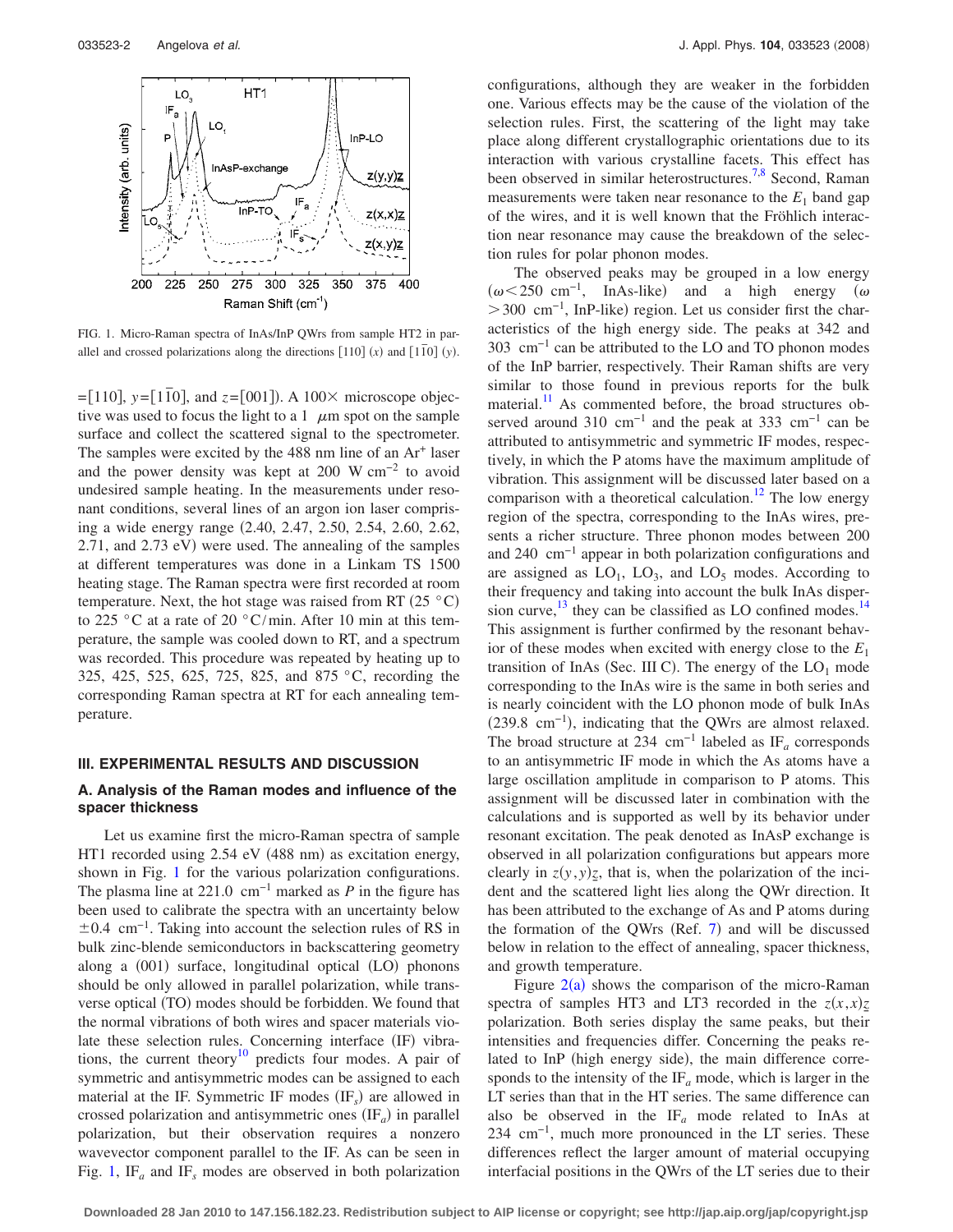<span id="page-2-0"></span>

FIG. 2. (Color online) (a) Raman spectra samples LT3 and HT3. [(b) and (c)] Spacer thickness dependence of the frequency of the LO<sub>1</sub> and IF vibrational modes of InAs/InP QWrs of both the LT and HT series. The frequency of the LO phonon mode of bulk InAs is indicated for comparison.

larger size. Concerning the dependence of the modes on spacer thickness, it is found that the intensity of the InP LO mode increases with the thickness of the spacer since the detected signal is proportional to the scattering volume. This demonstrates that the signal arises mostly from the spacer and not from the InP substrate. On the other hand the intensity of the  $LO_1$  mode of the QWrs does not change with spacer thickness, consistent with the constant amount of InAs in the samples. Concerning the frequency of the modes, its variation with spacer thickness is presented in Figs.  $2(b)$  $2(b)$ and  $2(c)$  $2(c)$  for samples of the HT and LT series, respectively. The changes are only significant for the InAsP-exchange mode. For the HT series, the frequency of the mode shifts upward 2 cm−1 for spacer thicknesses larger than 5 nm. In the LT series this shift is only observed for the LT2 sample (10 nm spacer thickness). The blueshift is an indication of a larger P content in wires separated by a larger amount of InP. Considering the energy of the  $InAs_xP_{1-x}$  mode, its composition changes from  $x > 0.6$  for small spacer thicknesses to  $x$  $<$  0.6 for a spacer thickness of 20 nm (HT series). Due to the slow variation in the frequency of the InAsP phonon mode with P content, it is difficult to evaluate *x* more precisely. In general, in our results, the intermixing is also observed to be larger in the samples grown at higher temperatures, in accordance with the work of Fuster *et al.*<sup>[4](#page-5-0)</sup> However, sample LT2 displays larger P content than expected. The influence of the size of the QWrs on its optical properties is observed in the Raman spectra when the polarization of the incident light is parallel (along  $y = [1\overline{1}0]$ ) and perpendicular (along  $x = [110]$ ) to the QWr direction. The peaks associated with LO and InAsP phonons experience a small redshift when the polarization is changed, the frequency change being larger for the InAsP mode  $(1-2 \text{ cm}^{-1})$ . As shown in Figs. [3](#page-2-1)(a) and 3(b)

<span id="page-2-1"></span>

FIG. 3. (Color online) Raman shift in the InAsP phonon mode as a function of the spacer thickness for (a) the LT and (b) the HT series. The incident and scattered polarizations are either perpendicular (dots) or parallel (triangles) to the QWr direction.

for LT and HT series, respectively, this anisotropy, characteristic of the nanostructure and absent in bulk and QDs, is highest for samples with spacer thicknesses  $d($ InP)=5 nmand  $d(\text{InP}) = 10$  nm. It is not clear if this effect can be ascribed to the coupling of the LO and TO phonon modes in the QWrs, as predicted by Comas *et al.*[15](#page-5-11) In any case, the observed anisotropy is in accordance with the work reported by Gippius *et al.*, [16](#page-5-12) where a strong linear polarization of the Raman signal along the wire axis in uncapped QWrs is observed. In that case, the anisotropy was ascribed to the spatial distribution of the electric component of the electromagnetic field in the vicinity of the  $QWr<sup>16</sup>$ 

#### **B. Effect of annealing on the As/P exchange**

Usually the InAs/InP quantum structures are fabricated at low substrate temperatures of  $\sim$  500 °C or lower. However, the temperature must be increased to grow high-quality InAs caps and InAsP layers, which are essential for lightemitting devices. Therefore, the effects of HT annealing on quantum structures are important and many works indicated that HT annealing introduces severe changes in the structure shape, size, and composition of the wires. $17$  Since annealing is known to favor As/P exchange at the nanowire surface, we have analyzed the changes induced by annealing in the vibrational modes of the QWrs. Figure  $4(a)$  $4(a)$  shows the Raman spectra of sample HT1, as grown and after annealing at 525 and 875  $\degree$ C (see details of the annealing procedure in Sec. II) recorded in the  $z(x, x)z$  configuration. The spectra were normalized to the InP LO phonon mode for comparison. An important increase in the intensity of the mode related to InAsP is observed for annealing temperatures higher than 875 °C, with a simultaneous redshift in the energy of the LO, IF, and InAsP phonon modes [Figs.  $4(b) - 4(d)$  $4(b) - 4(d)$ ]. These variations can be explained by considering an increase in the P diffusion length inside the wires, with a small decrease in their mean P content. At the same time, the size of the remaining InAs material decreases, with a consequent redshift in the InAs LO and IF modes due to confinement effects.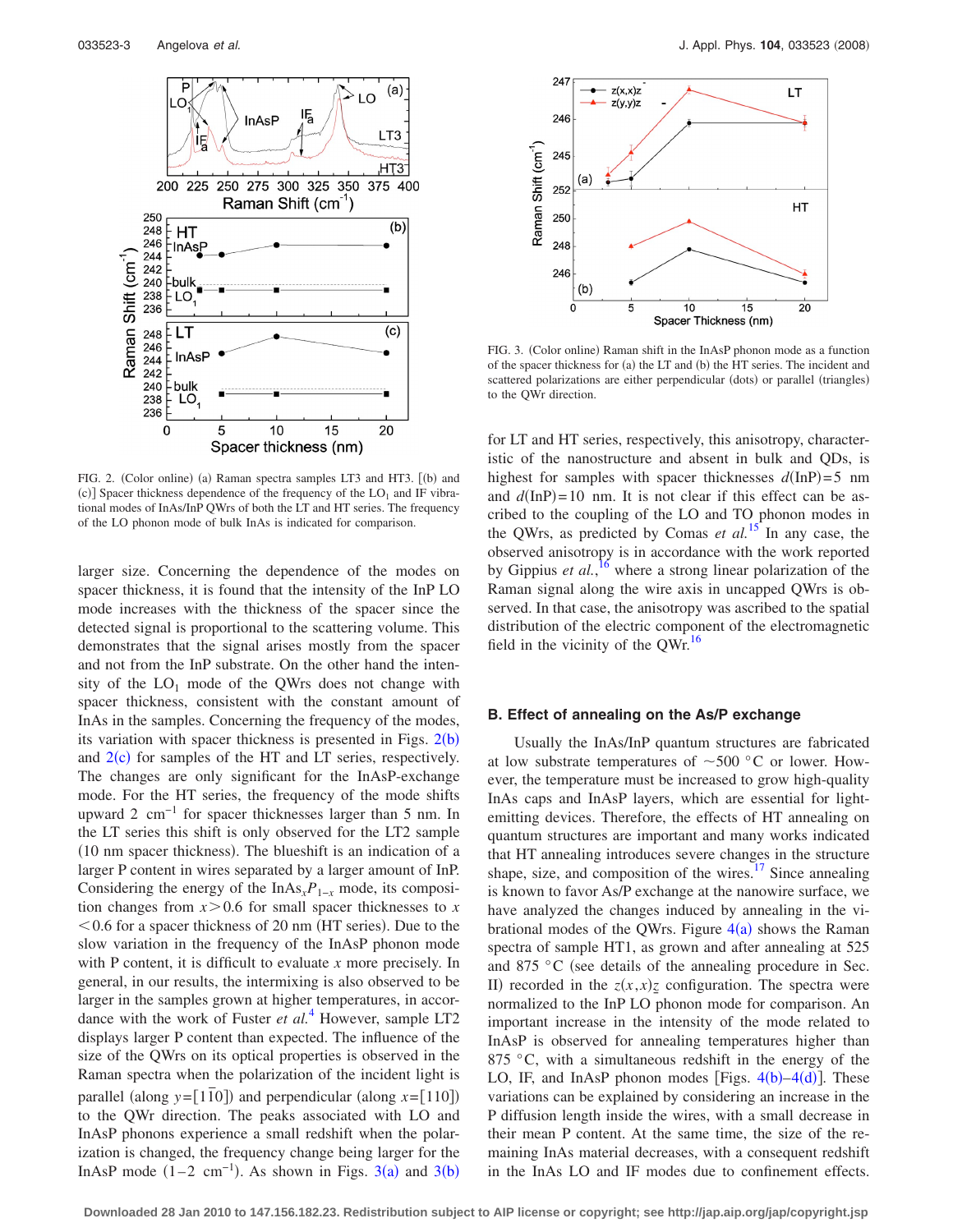<span id="page-3-0"></span>

FIG. 4. (Color online) (a) Raman spectra of the as-grown and annealed InAs/InP QWrs from sample HT1 under parallel polarization. [(b)–(d)] Raman peak frequency as a function of annealing temperature for InAs  $LO<sub>1</sub>$ , IF phonon modes, and InAsP phonons of the alloy.

From the Raman shift in the InAsP-exchange mode, we estimate $18,19$  $18,19$  that the concentration of As in the InAsP alloy after HT annealing is around 65%.

## **C. Resonant Raman in the vicinity of the InAs** *E***<sup>1</sup> critical point**

Finally, we have analyzed the evolution of the Raman peaks under various excitation energies around the  $E_1$  critical point of InAs located at 2.61 eV.<sup>13</sup> Figure  $5(a)$  $5(a)$  shows the spectra corresponding to sample LT2 taken in parallel polarization. A resonance enhancement of the  $LO_1$  phonon mode takes place in the vicinity of 2.5–2.62 eV, as can be observed from the evolution of the intensity of the mode with excitation energy shown in Fig.  $5(b)$  $5(b)$ . The intensity of the InAs IF mode increases as well, but it does not present a clear maximum in this energy interval, indicating that the resonance may occur at somewhat higher energies for this mode. This can be understood by taking into account the mixed InAs/InP nature of the vibration and considering that the  $E_1$  electronic transition of bulk InP is higher in energy [3.1 eV at 300 K  $(Ref. 5)$  $(Ref. 5)$  $(Ref. 5)$ ].

# **D. Model calculation for the interface phonons in an elliptical quantum wire: Application to the InAs/**  $InP (001)$  system

The interpretation of the Raman spectra presented above and the assignment of the observed phonons may be improved by the use of a theoretical model<sup>12</sup> that takes into account the size and shape of the QWrs and allows the cal-

<span id="page-3-1"></span>

FIG. 5. (Color online) (a) Micro-Raman spectra of InAs/InP QWrs recorded at room temperature with several laser wavelengths for sample LT2. (b) Intensity dependence of the  $LO_1$  and IF phonon modes.

culation of the energy of the IF phonon modes. Due to their small dimensions, phonon modes of semiconductor QWrs are strongly affected by confinement, giving rise to confined and IF modes. $\frac{14,15}{16}$  $\frac{14,15}{16}$  $\frac{14,15}{16}$  To relate the energy of the IF modes to the structural characteristics of the wires, we have made use of the anisotropic dielectric continuum model.<sup>12</sup> This model will be applied to a system consisting of a single wire with dielectric function  $\varepsilon_1$  embedded in a second material with dielectric function  $\varepsilon_2$ . The dielectric function of the system can be written as

$$
\varepsilon_i(\omega) = \varepsilon_i(\infty) \frac{\omega^2 - \omega_{\text{LO},i}^2}{\omega^2 - \omega_{\text{TO},i}^2}, \quad i = 1, 2,
$$
\n<sup>(1)</sup>

where  $i=1$  corresponds to the material of the QWrs and  $i$  $= 2$  to that of the barrier. For an infinite wire of elliptical cross section, with major axis *R* and minor axis *r*, the potential can be separated in elliptical coordinates  $(u, v)$  in an angular  $[V(v)]$  and a radial  $[U(u)]$  contribution,

$$
\frac{d^2V}{d\ v^2} + (\alpha - 2q\cos 2v)V = 0,\tag{2}
$$

$$
\frac{d^2U}{du} - (\alpha - 2q \cosh 2u)U = 0,
$$
\n(3)

where the parameter  $\alpha$  is quantized and is related to the phonon eigenvalues for a given phonon wave vector  $q^2$  $=k^2(r^2-R^2)/4$  < 0. The solutions to these equations fall into four different symmetry classes depending on the sign of the potential upon reflection at the IF. According to this symmetry, the *m*th eigenvalue of  $\alpha$  ( $\alpha_m$ ) will correspond to a symmetric or antisymmetric IF mode, and its corresponding

**Downloaded 28 Jan 2010 to 147.156.182.23. Redistribution subject to AIP license or copyright; see http://jap.aip.org/jap/copyright.jsp**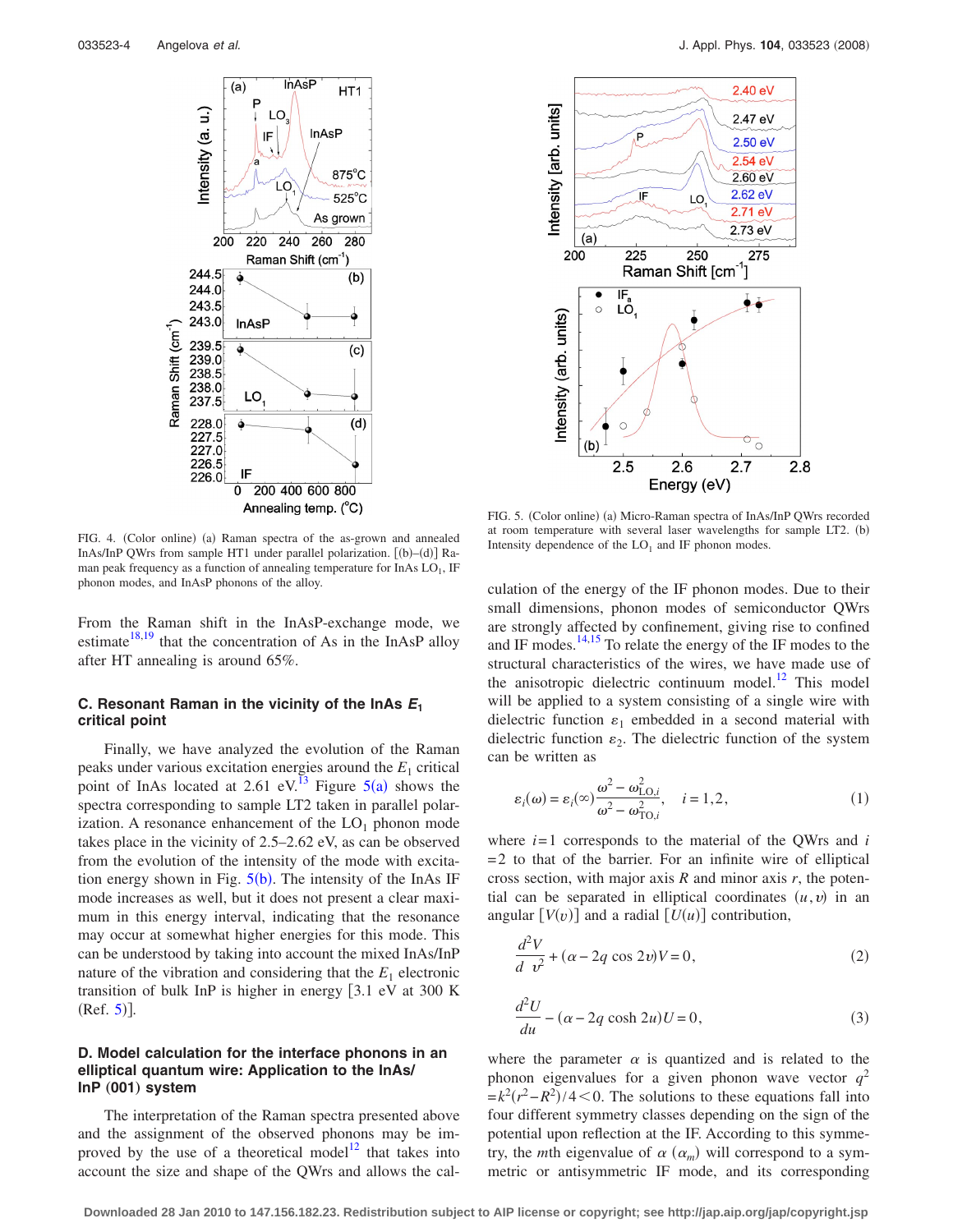<span id="page-4-4"></span>TABLE II. Parameters used to calculate the dispersion curves of Fig. [5.](#page-3-1)

| Material (Ref. 22) | $\varepsilon_{\infty}$ | $\frac{\omega_{\text{TO}}}{(\text{cm}^{-1})}$ | $\frac{\omega_{\text{LO}}}{(\text{cm}^{-1})}$ |
|--------------------|------------------------|-----------------------------------------------|-----------------------------------------------|
| InAs               | 12.3                   | 218.8                                         | 239.8                                         |
| InP                | 9.61                   | 304                                           | 345                                           |

eigenfunction is given by a periodic Mathieu function,  $^{20,21}$  $^{20,21}$  $^{20,21}$ finite near  $u=0$ . The phonon dispersion relations at  $k=0$  are given by

<span id="page-4-3"></span>
$$
\frac{\varepsilon_1(\omega_m)}{\varepsilon_2(\omega_m)} = \frac{(R-r)^m \pm (R+r)^m}{(R-r)^m \mp (R+r)^m},\tag{4}
$$

where *m* is a positive integer for symmetric and antisymmetric IF phonon modes. The last equation indicates that the frequency of the IF phonons will depend only on the *r*/*R* ratio. For a wire with an elliptical cross section, the frequencies  $\omega_m(k)$  of the IF modes lie in the frequency region of each material compound constituting the system (wire and spacer), with  $\omega_{\text{TO},1} < \omega_{m,1} < \omega_{\text{LO},1}$  and  $\omega_{\text{TO},2} < \omega_{m,2} < \omega_{\text{LO},2}$ .

For comparison with the samples studied in this work, Eq. ([4](#page-4-3)) has been solved for the case of an InAs elliptical wire, taking *R* and *r* of the LT and HT series as given by the atomic force microscopy characterization of the samples and with InP as the barrier material. The parameters given in Table [II](#page-4-4) have been used for the calculations.

In order to identify the optical vibrations responsible for the three structures near 230, 310, and 333 cm−1 observed (see Fig. [1](#page-1-0)), we have calculated the IF phonon mode energy as a function of aspect ratio  $(r/R)$  for relaxed QWrs. The full and dashed lines in Fig. [6](#page-4-5) show the dispersion of the IF phonon modes for an isolated InAs/InP QWr in comparison with the experimental results (dots). As expected, one pair of symmetric and antisymmetric phonon modes lies between the LO and TO frequencies of the bulk material that forms the wires, and the other pair lies between the LO and TO modes of the barrier. Frequencies of the IF phonon modes with  $m>0$  are very close to those with  $m=0$  and have not been included in Fig. [6.](#page-4-5)

<span id="page-4-5"></span>

FIG. 6. (Color online) Frequencies of the IF optical phonons with  $m=0$  for InAs QWrs with elliptical cross section embedded in an InP substrate as a function of the wire aspect ratio  $r/R$ . The points present the experimental values of the IF phonon modes of the HT and LT series of the samples with  $d = 5$  nm.

Within each series, the frequency of the IF modes does not change appreciably, in agreement with the fact that the aspect ratio of the QWrs remains almost constant when the thickness of the spacer is changed. Therefore, in Fig. [6](#page-4-5) we have only included the values corresponding to samples LT1 and HT1. Both antisymmetric and symmetric IF phonons were observed for the InP barrier in the experiment. For the InAs QWrs, the symmetric mode is hidden behind a laser plasma line and it had not been possible to discriminate it. However, a small shoulder in the low energy side of the plasma line indicates its presence around 222 cm<sup>-1</sup> [see Fig. [1,](#page-1-0)  $z(x, x)z$  configuration]. For the LT series the calculated IF vibrations are in excellent agreement with the observed Raman peaks. Concerning the HT series, the theoretical result overestimates the value of the InAs related IF phonon (low energy branch). This small discrepancy may be understood by considering the different sources of phonon frequency shift in the wire material. For a perfect heterostructure two contributions should be considered: An in-plane compressive strain of the wire results in an upward frequency shift. On the other hand, confinement effects downshift the phonon frequency due to the negative dispersion of the LO phonons[.23,](#page-5-18)[24](#page-5-19) The experimental results show that the QWrs are almost relaxed, so that we can rule out the first effect. The downshift experienced by the phonon mode of the HT series can be thus attributed to the larger phonon confinement effect for this series. In the LT series, due to its larger height, this effect is very small.

## **IV. CONCLUSIONS**

In this work, we have investigated the vibrational modes of InAs/InP QWrs by RS. The QWrs LO and TO modes were found to violate the expected bulk selection rules while the IF phonons follow them. The QWr IF mode frequencies are in good agreement with the results of the dielectric continuum model, with a more significant influence of confinement in the HT series than in the LT one. The P/As atomic exchange reflects the presence of a LO mode related to the ternary alloy InAsP. The P content of this alloy is larger for samples of the HT series. After annealing, the amount of alloy present in the samples increases, while its P mean content decreases slightly. At the same time, there is a decrease in the size of the wires. The resonance observed for the InAs  $LO<sub>1</sub>$  and InAs IF modes in the vicinity of the  $E<sub>1</sub>$  critical point reinforces their assignment.

#### **ACKNOWLEDGMENTS**

The authors are thankful to the Ministry of Education and Science of Spain (Project No. MAT2006-01825, FEDER), the Generalitat Valenciana, and the European Network SANDIE (Grant No. NMP4-CT-2004-500101) for financial support.

<span id="page-4-0"></span><sup>&</sup>lt;sup>1</sup>L. González, J. M. García, R. García, F. Briones, J. Martínez-Pastor, and

C. Ballesteros, [Appl. Phys. Lett.](http://dx.doi.org/10.1063/1.125952) **76**, 1104 (2000).

<span id="page-4-1"></span><sup>&</sup>lt;sup>2</sup>R. Schwertberger, D. Gold, J. P. Reithmaier, and A. Forchel, [J. Cryst.](http://dx.doi.org/10.1016/S0022-0248(02)02371-0) [Growth](http://dx.doi.org/10.1016/S0022-0248(02)02371-0) 251, 248 (2003).

<span id="page-4-2"></span><sup>&</sup>lt;sup>3</sup>P. J. Poole, R. L. Williams, L. Lefebvre, and S. Moisa, [J. Cryst. Growth](http://dx.doi.org/10.1016/S0022-0248(03)01421-0) 257, 89 (2003).